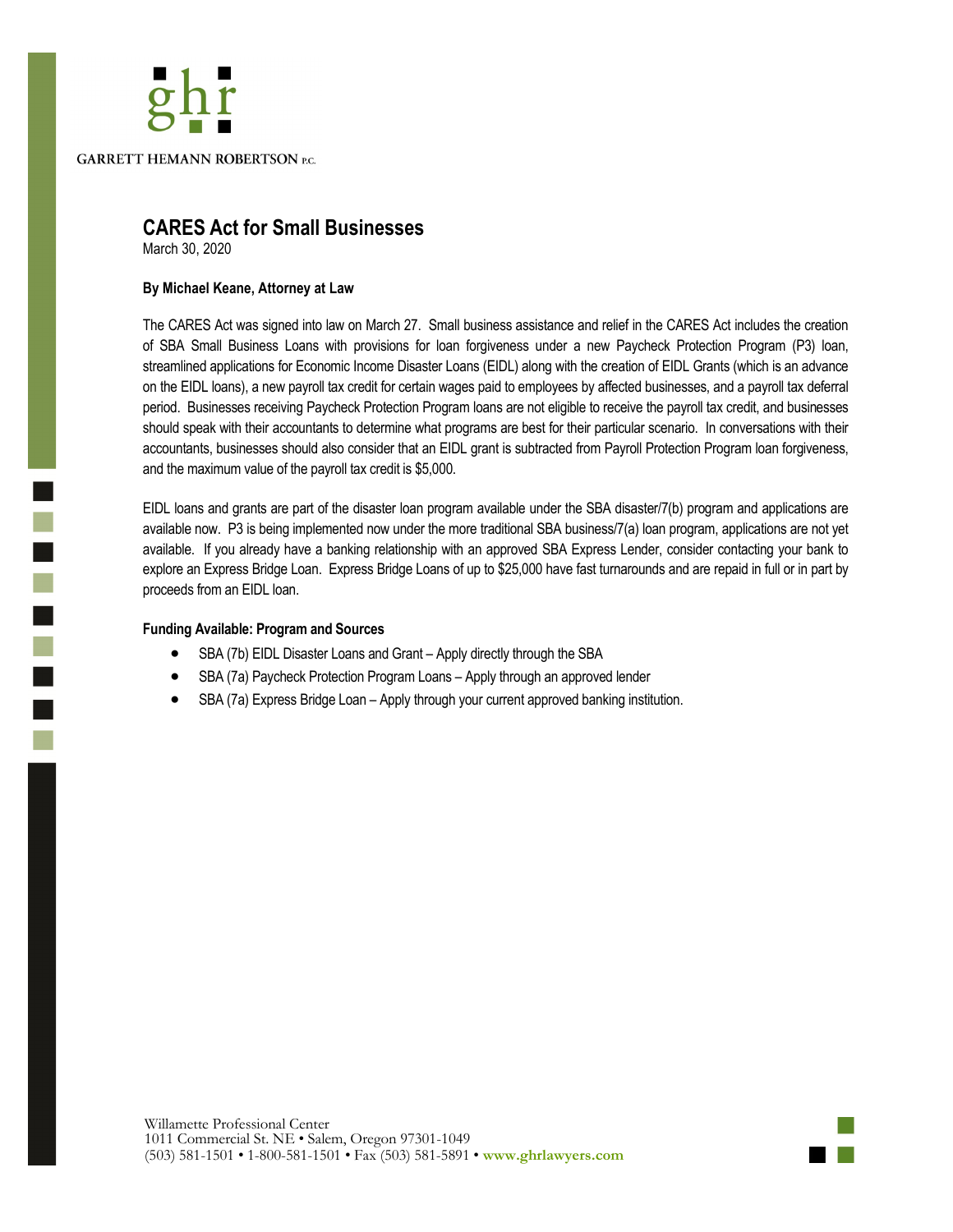# **GARRETT HEMANN ROBERTSON P.C.**

#### **SBA Paycheck Protection Program (3P) Loans (Sec. 7(a) Loans)***:*

#### **Loan Characteristics**

- *Maximum amount:* 2.5 months of payroll costs plus SBA Disaster Loans received between January 31, 2020 and when loans are available
- Waiver of most SBA eligibility requirements
- *Low interest rates* (less than 4% for businesses) and limited fees
- Maximum *10-year term* for amounts not forgiven
	- $\circ$  Payment deferral for at least 6 months (limited to 1 year)
- *Loan forgiveness* for certain expenses (see section on loan forgiveness)
- Nonrecourse loans, no collateral required

#### **Allowable Uses**

٦

n.

- Payroll and benefits costs, including:
	- Costs for group healthcare benefits during periods of paid leave
	- Employee salaries, commissions, and similar compensation
- Interest payments on mortgages
- Rent under a lease agreement
- **Utilities**
- Interest on other preexisting debt obligations

#### **Eligible Businesses**

- Any business, nonprofit, or veteran organization under 500 employees
	- Sole proprietors, independent contractors, and self-employed individuals
	- Certain businesses over 500 employees in the accommodation and food services industries
- Entity was in operation on February 15, 2020; and
	- Paid employees and payroll taxes; or
	- Paid independent contractors as reported on a 1099-MISC

#### **Loan Forgiveness**

- Spending on payroll costs, mortgage interest, rent, and utility payments for the 8 weeks following loan origination are eligible for loan forgiveness (limited to principal amount of loan)
- Loan amounts forgiven are non-taxable (not included in gross income)
	- *Mortgages and leases* eligible for forgiveness must have been in place before February 15, 2020
	- *Payroll costs* eligible for forgiveness:
		- Includes payments of compensation that is a:

Willamette Professional Center 1011 Commercial St. NE • Salem, Oregon 97301-1049 (503) 581-1501 • 1-800-581-1501 • Fax (503) 581-5891 • **www.ghrlawyers.com**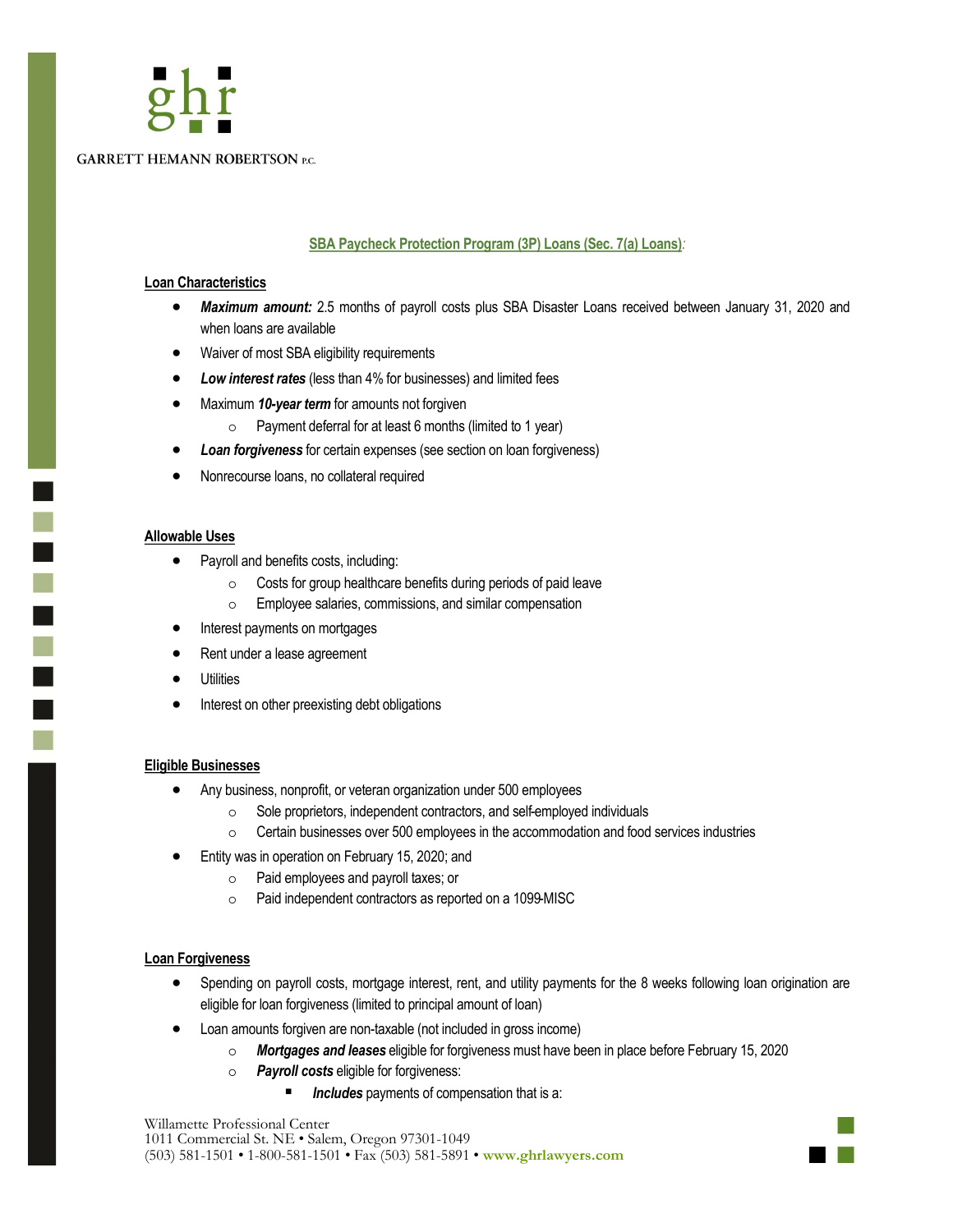n.

- Salary, wage, commission, or similar compensation;
- Payment of cash tip or equivalent;
- Payment for vacation, parental, family, medical, or sick leave\*(see *Exclusions*);
- Allowance for dismissal or separation;
- Payment required for the provisions of group health care benefits, including insurance premiums;
- Payment of any retirement benefit;
- Payment of state or local taxes on employee compensation;
- The sum of payments of any compensation to or income of a sole proprietor or independent contractor that is a wage, commission, income, net earnings from selfemployment, or similar compensation capped at \$100,000 annually and prorated for the 8-week covered period.
- *Exclusions, eligible payroll costs do not include:*
	- Compensation of an individual employee in excess of an annual salary of \$100,000, prorated for the 8-week covered period;
	- Taxes imposed or withheld under chapters 21, 22, or 24 of the tax code;
	- Compensation of an employee whose principal place of residence is outside the United States;
	- Qualified sick leave wages or family leave wages for which a credit is allowed under the Families First Coronavirus Response Act.
- *Reductions in Forgiveness Based on Employment and Salary Reductions*
	- $\circ$  Loan forgiveness will be reduced by the same percentage of reduction in employees
	- Forgiveness will also be reduced for reductions in salary/wages over 25% (individual basis)
- *Exemptions for Rehired Employees and Reinstated Wages*
	- $\circ$  If employees who are let go, or wages are reduced by 25% or more, between February 15 and April 26 are rehired or wages are reinstated before June 30, 2020, then forgiveness will not be reduced for those particular employment or salary reductions

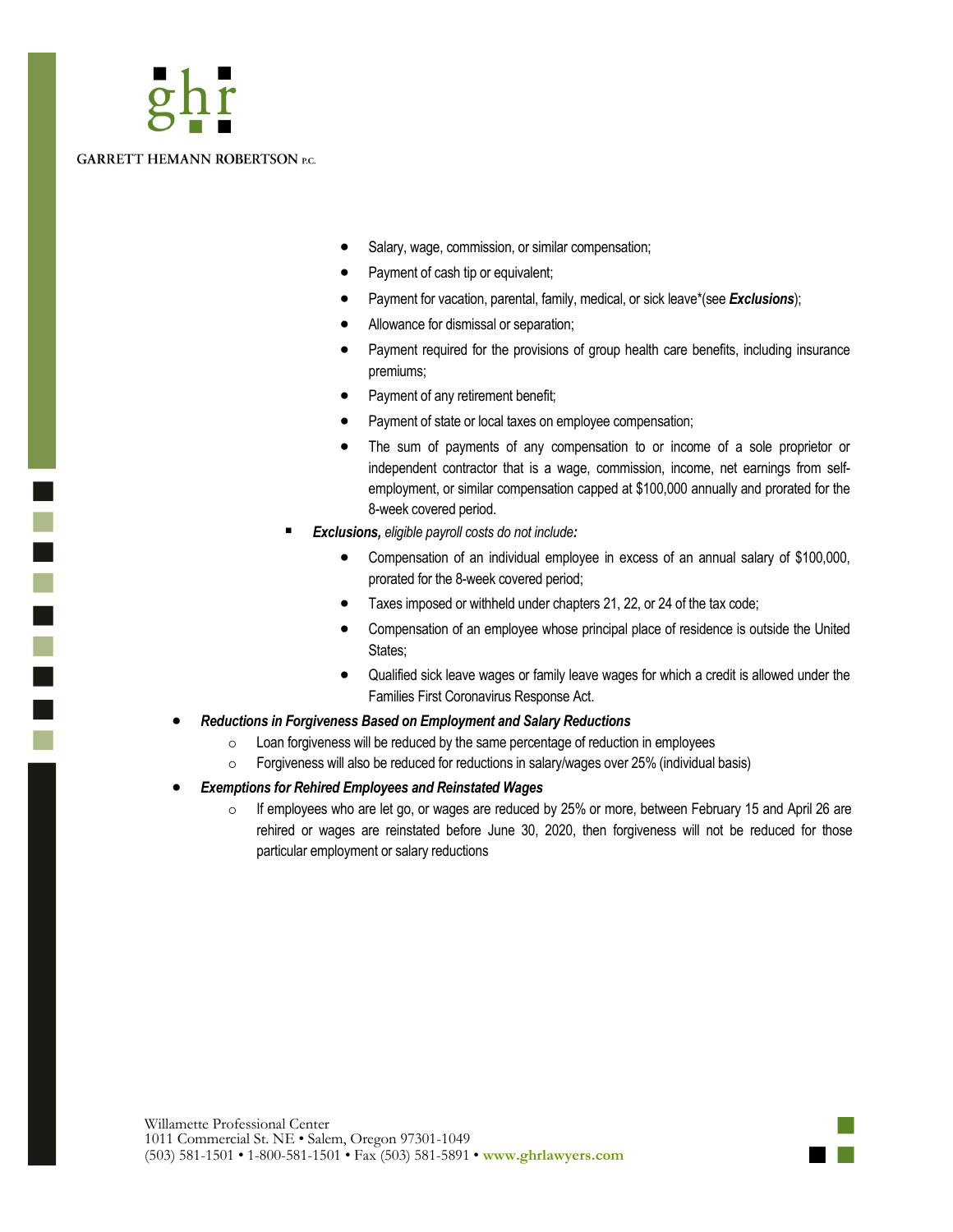

i<br>L

T

**GARRETT HEMANN ROBERTSON P.C.** 

#### **Applying for a Loan** *(Application Availability TBD) Applications are Processed through Local Lenders*

- Check with your bank to confirm they are approved SBA lenders;
- If you don't currently have a relationship with an SBA lender, you can find one via the [SBA's Lender Match Tool](https://www.sba.gov/funding-programs/loans/lender-match) or by connecting with [Portland SBA District Office.](https://www.sba.gov/offices/district/or/portland)

#### *Documentation: Preparing for the application*

- Collect documentation, scan documents and save into an electronic file, including:
	- $\circ$  Payroll tax filings reported to the IRS;
	- 2019 Balance Sheet and Income Statement including schedules for accounts payable and account receivable (include even if you file or use cash basis accounting);
	- 2020 year to date Balance Sheet and Income Statement including schedules for accounts payable and account receivable (include even if you file or use cash basis accounting);
	- $\circ$  2018 and 2017 IRS Returns for both the business and the owners personally, including all schedules;
	- Personal Financial Statement for owners with 20% or more ownership in the business;
	- Business Organization documentation: typically, Articles of Organization and Operating Agreements for LLCs and Articles of Incorporation and Bylaws for corporations (note that these documents need to show who is authorized to sign documents for lending purposes);
	- Forms 1099-MISC;
	- o lncome and expenses for sole proprietorships.

#### *Certification: Required during application*

- Certification by the business that:
	- Uncertainty makes the loan necessary;
	- $\circ$  Acknowledging funds will be used to retain workers or make eligible mortgage, lease, or utility payments;
	- $\circ$  No other applications are pending;
	- Loans haven't already been received.

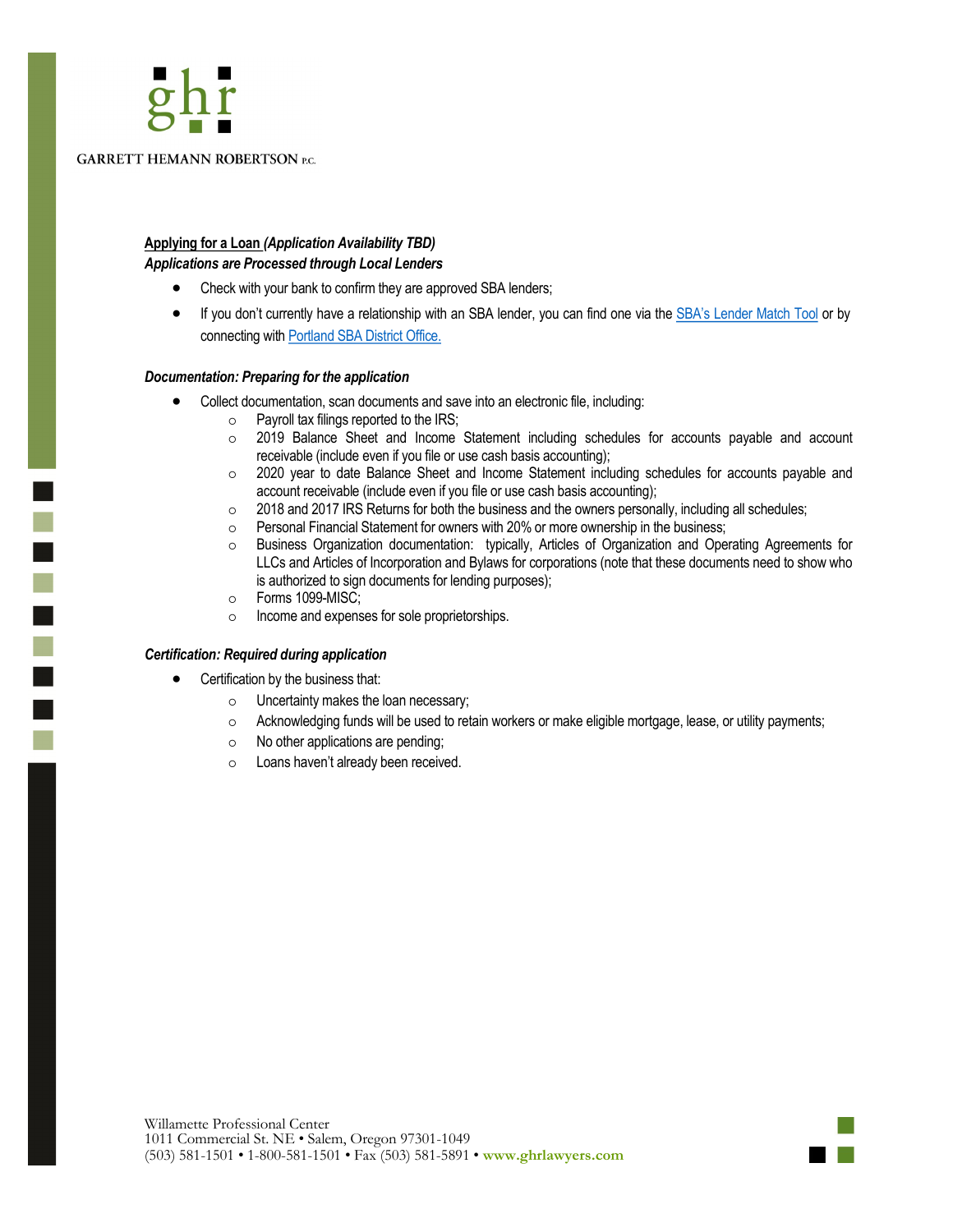

#### **SBA EIDL Loans & Grants (7b)**

#### **General Terms**

- *Amount:* Up to \$2 million in assistance
	- *EIDL Advances/Grants*
		- **Up to a \$10,000 advance** on Disaster Loans applied for in response to COVID-19;
		- SBA is obligated to give the advance within 3 days of application;
		- If a business gets an SBA loan under the Paycheck Protection Program, subject to forgiveness; forgiveness will be reduced by the amount of the EIDL Grant received.
- **Term:** up to 30 years
	- *Deferment:* SBA has announced automatic deferment through the end of 2020.
- *Interest Rate:* 3.75%
- *Refinance:* EIDL Loans and grants made from January 31, 2020 to the date Paycheck Protection.
- Program loans are available may be refinanced as part of a Paycheck Protection Program loan.

#### **Allowable Uses:**

a,

m.

- Payroll costs, mortgage, rent and utilities payments, including:
	- $\circ$  Providing paid sick leave to employees unable to work due to COVID-19;
	- Maintaining payroll to retain employees during business disruptions or substantial slowdowns;
	- Meeting increased costs to obtain materials due to interrupted supply chains;
	- Making rent or mortgage payments;
	- Repaying obligations which cannot be met due to revenue losses.

#### **Eligibility**

- Any business, nonprofit, or veteran organization under 500 employees, including:
	- Sole proprietors, independent contractors, and self-employed individuals;
	- $\circ$  Cooperatives with 500 or less employees;
	- An ESOP with 500 or less employees.

#### **[Application through the SBA \(Current as of March 30, 2020\)](https://covid19relief.sba.gov/#/)**

#### *EIDL Application requirements*

- [SBA Form 5](https://disasterloan.sba.gov/apply-for-disaster-loan/pdfs/Business%20Loan%20Application%20(SBA%20Form%205).pdf)
- [Tax Information Authorization](https://disasterloan.sba.gov/apply-for-disaster-loan/pdfs/Request%20for%20Transcript%20of%20Tax%20Return%20(IRS%20Form%204506-T).pdf) completed by each applicant business, principals owning 20% or more of the business, and general partner or managing member;
- \*Complete copies Federal income tax returns and schedules \*(Waived by the CARES Act);
- [Personal Financial Statements](https://disasterloan.sba.gov/apply-for-disaster-loan/pdfs/Personal%20Financial%20Statement%20(SBA%20Form%20413D).pdf) completed, by each applicant business, principals owning 20% or more of the business, and general partner or managing member;
- [Schedule of liabilities](https://disasterloan.sba.gov/apply-for-disaster-loan/pdfs/Schedule%20of%20Liabilities%20(SBA%20Form%202202).pdf) listing all fixed debts;
- *Self-Certification for EIDL Grants*
	- $\circ$  Self-certification that the applicant is an eligible entity

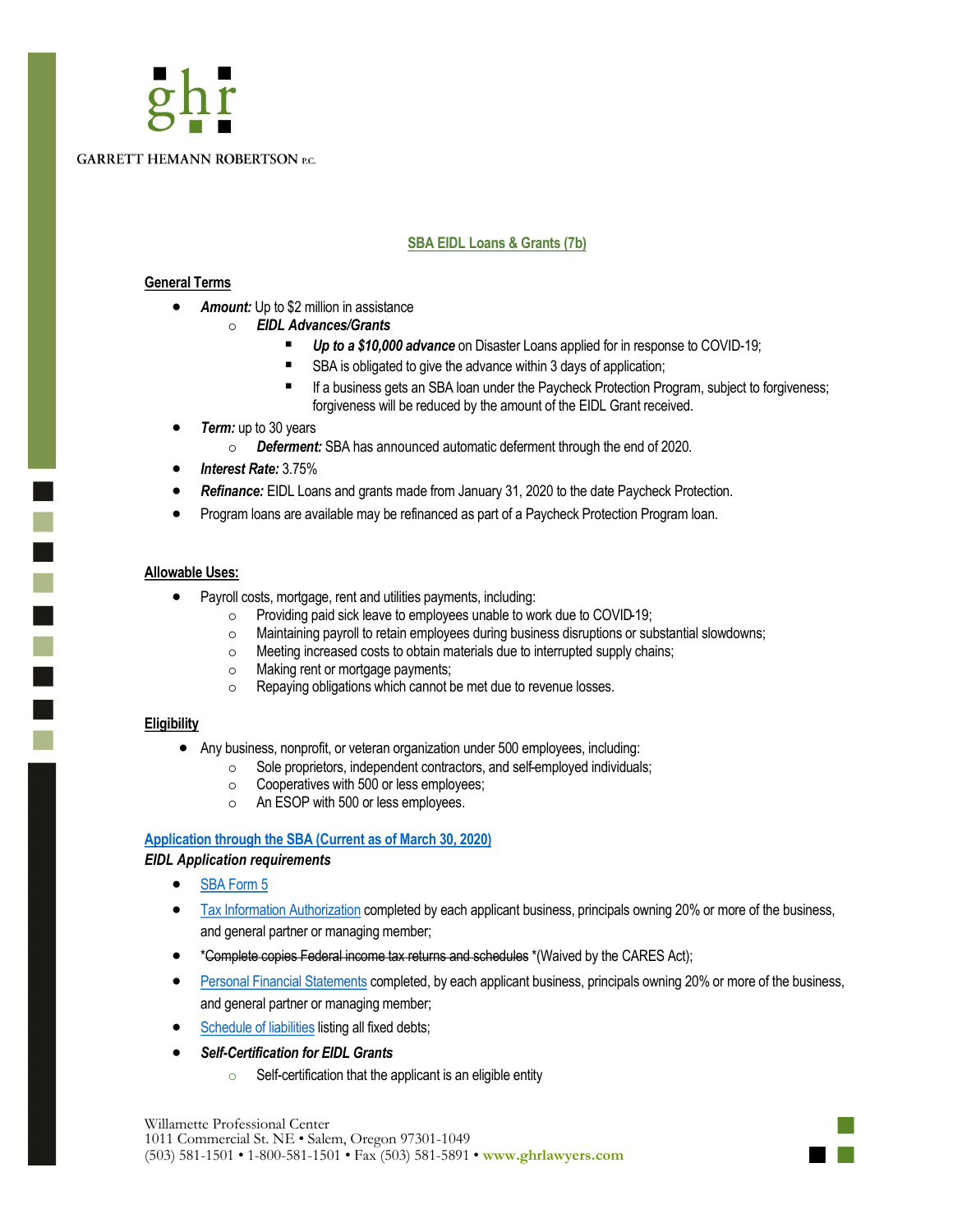

#### **Employee Retention Tax Credit for Employers Subject to Closure Due to COVID-19**

#### **Generally**

- Refundable tax credit on employment taxes, equal to 50% of qualified wages paid to employees, on up to \$10,000 of wages paid per quarter, by affected businesses (maximum value of \$5,000);
- Employers receiving a *Paycheck Protection Program (7a) Loan* **are not eligible** for this tax credit.

#### **Eligibility**

- Employers who were in business and in any calendar quarter and affected by:
	- The operation of the trade or business is *fully or partially suspended* during the quarter due to orders from an appropriate governmental authority limiting commerce, travel, or group meetings (for commercial, social, religious, or other purposes) due to COVID-19; or
	- Experience a *significant decline in gross receipts*:
		- Beginning with a year-over-year decline in gross receipts over 50%, for a calendar quarter;
		- Ending with the calendar quarter following a calendar quarter where gross receipts are greater than 80% of 2019 gross receipts for the same quarter.

#### **Qualified Wages**

#### *Generally*

 $\overline{\phantom{0}}$ T.

#### *Employers with over 100 employees*

• Wages with respect to which an employee is not providing services due to a full or partial suspension of business, or a significant decline in gross receipts (see eligibility).

#### *Employers with 100 or less employees*

- For business *fully or partially suspended* (see Eligibility, above) due to a COVID-19 related shutdown order, all wages paid to an employee during the suspension, limited to the amount such employee would have been paid for working an equivalent duration during the 30 days immediately preceding such a period;
- For businesses experiencing a *significant decline in gross receipts* (see Eligibility, above), wages paid to employees during the calendar quarter.

#### *Wages*

- Include the employer's *qualified health plan expenses* allocable to wages.
	- *Qualified health plan expenses* are employer costs to maintain a group health plan, to the extent the amounts are excluded from employees' gross income;
	- *Allocation to wages* is proper on a pro rata basis among employees and based upon periods of coverage (relative to the periods to which the wages relate).